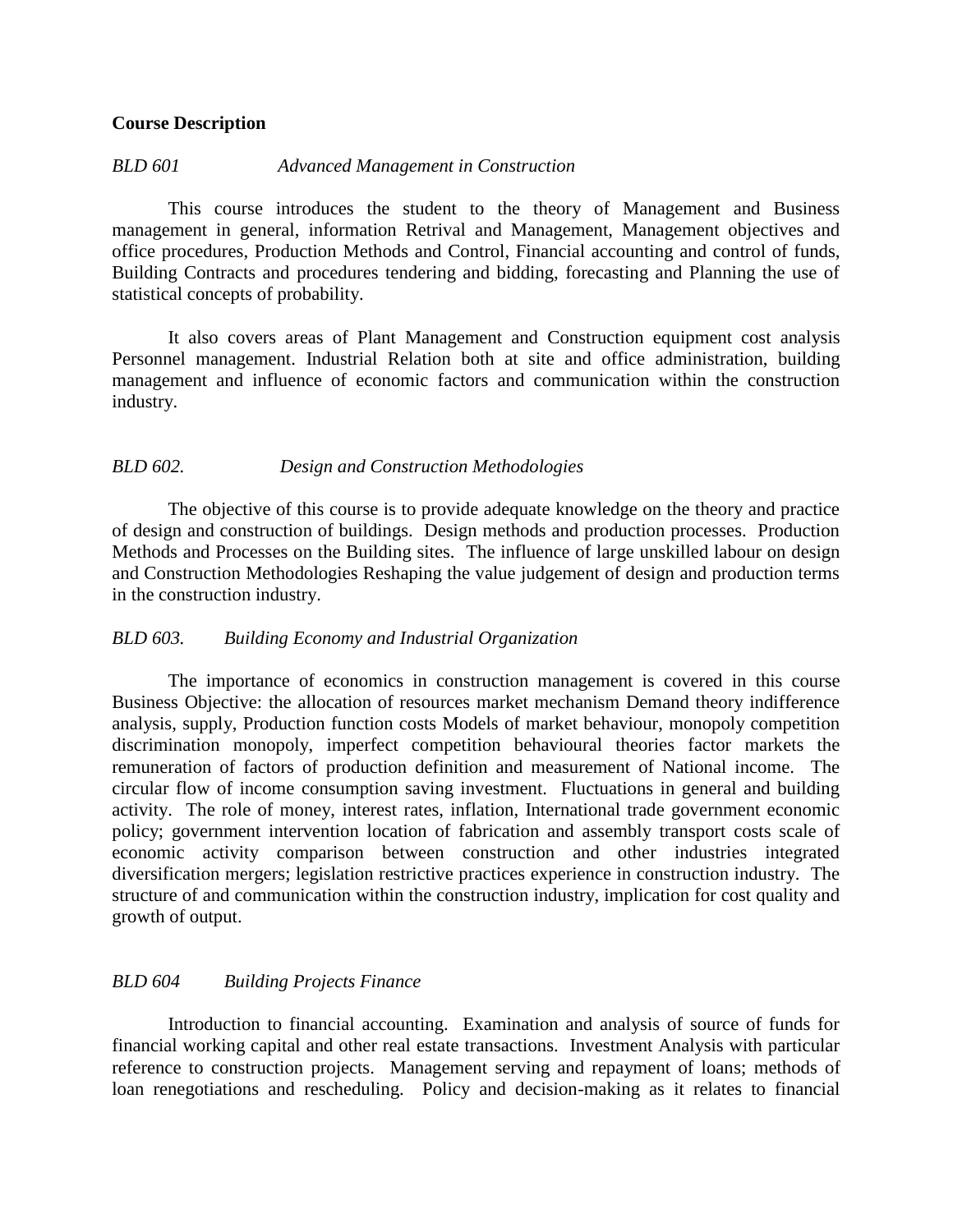management Example – hiring /buying/leasing plant and equipment making and buying building material and products: urban Development Financial etc.

## *BLD 605 Construction Plan and Equipment*

The importance of construction equipment in the production of buildings, Typical construction, equipment, Classifications, Performance and their relative cost advantage. Plant and Equipment – Management selection brands mode of acquisition and use, operation maintenance and safety measures. The annual cost depreciation replacement and scraping of construction equipment. Influence of tax buying of new equipment the development of appropriate basic equipment for the development countries.

## *BLD 606. Work Study Applied to Building*

Introduction to Workers Preference and Productivity Studies, Time Study-Principle Procedures and Applications. Work measurement Principles Procedures and Application. The use of activity sampling on the Building Sites-Practical applications, difficulties and prospects job evaluation and value engineering investigation of alternatives financial and non-financial incentives workers attitudes.

## *BLD 607 Advanced Management Studies*

Manpower management Industrial relations as a fact of management Main areas in industrial relation Negotiation of incomes and conditions of employment agreements Procedures for avoiding disputes. Joint consultative arrangements. M Fringe benefits – state private and collective. Negotiation procedures. The role of the government in industrial relations Conciliation and arbitration in the prevention and settlement of trade disputes. Dismissals procedures selection or redundancy procedures statutory tribunals for safeguarding rights of individual recognition of trade unions organization and manpower delegation recruitment and selection Marketing research the purpose and scope and of marketing research. The major variables. Types of study Advertising research. Readership surveys, impact measurement sales forecasting simple regression analysis multiple factor analysis.

## *BLD 611: Building Maintenance Technology*

Forms of changes in building Decay changes in appearance, weather foreign attacks, etc, the mechanisms and processes of the changes. Methods for maintaining physical stability influence of environmental factors construction detailing as tool against premature failures; tolerance and standards Performance testing and durability prediction case studies on service performance of buildings Qualitative Studies Maintenance as an extension of design methods.

# *BLD 612 Principles and Practices of Maintenance*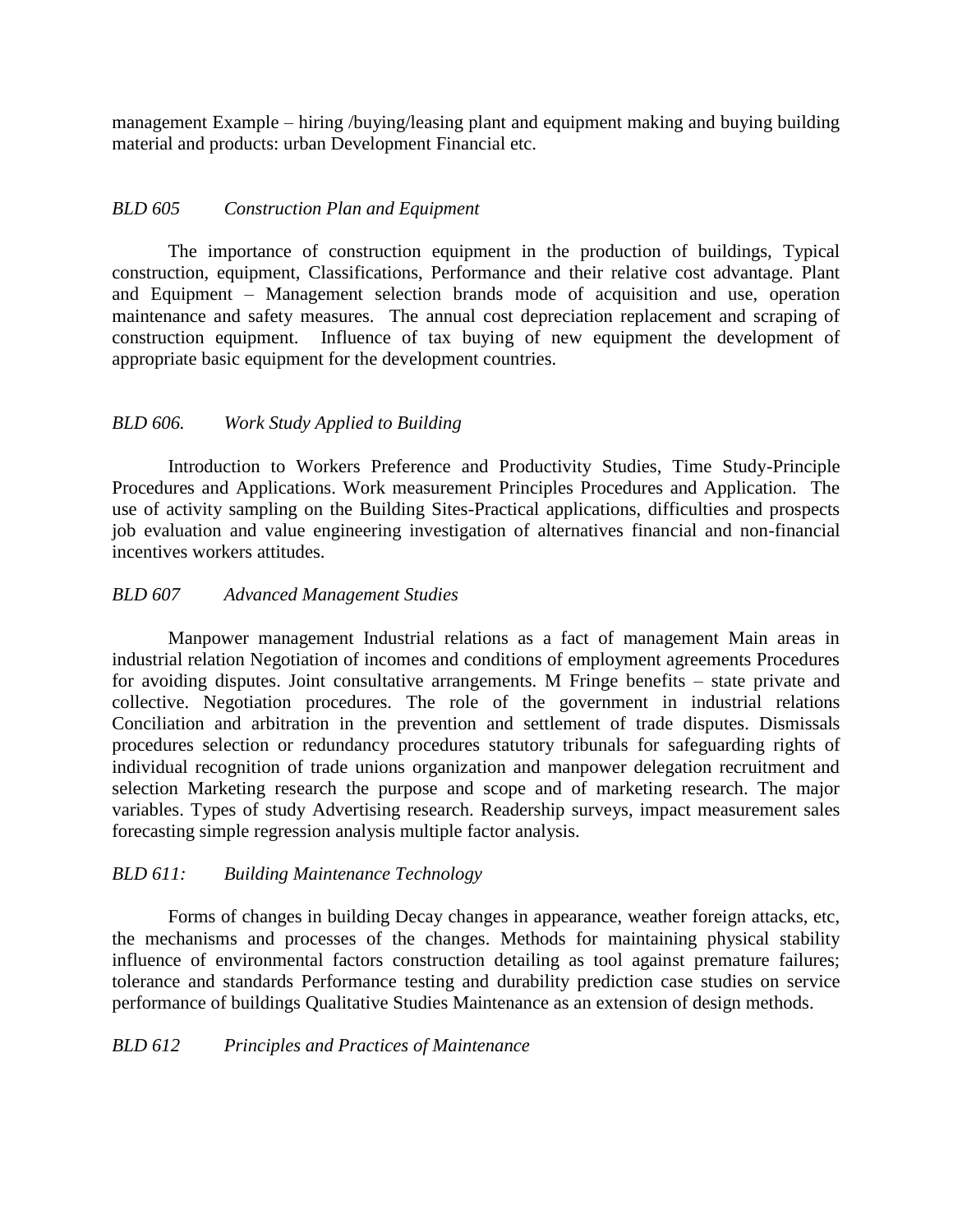`Analysis of Maintenance works in selected organizations Structure of the maintenance, Direct Labour and building maintenance Direct labour and building maintenance Contract Maintenance Economics and control systems supervision of operations Professional standards to management of residential, commercial and industrial properties leasing and tenancy terms Structure survey practices. The management of public properties.

## *BLD 613 Building Codes and Regulations*

A review of codes and regulation from planning control and application view points. National codes States Codes Local Codes and other regulating agencies of relevance to the construction industry. Special studies in fire health safety, materials specification etc standards and the practically of some known standards.

## *BLD 615 Building Materials and Structures*

The structure and use of currently applied building materials. The functional adequacy of existing methods. Application of existing materials including local ones to new situation. Advanced Construction Techniques. Appropriate production techniques for manufacturing building materials locally, Practises and Procedures in the use of other Building materials. The use of new materials for structural purposes Specifications.

## *BLD 616: Theory of Structure*

Elastic analysis of plane and space, frames, elastic instability of members and frames. Plastic analysis of plane and space frames incremental collapse, alternating plasticity and shakedown, influence of axial loads and instability on plastic collapse loads, failure loads deflection of members after yielding begins, natural frequencies of vibration, dynamic response to impulsive loads: fatigue; approximate methods of analysis.

## *BLD 617 Structural Stability*

Buckling of columns for various loading conditions. Stable and unstable equilibrium. Bucklings load of tapered columns. Elastic stability of framed structures. Lateral and torsional stability of beams and beam-columns. Beams on elastic foundation. Inelastic stability of columns. Bending and buckling of plates and shells.

## *BLD 618 Strength of Materials*

Two and three dimensional problems in theory of elasticity in plates shells and bars under various loading conditions: propagation of waves in elastic media; finite element methods torsion Fracture mechanics of structural materials and appropriate usages; non-destructive testing in – situ testing creep and deflection in concrete crack with perdition.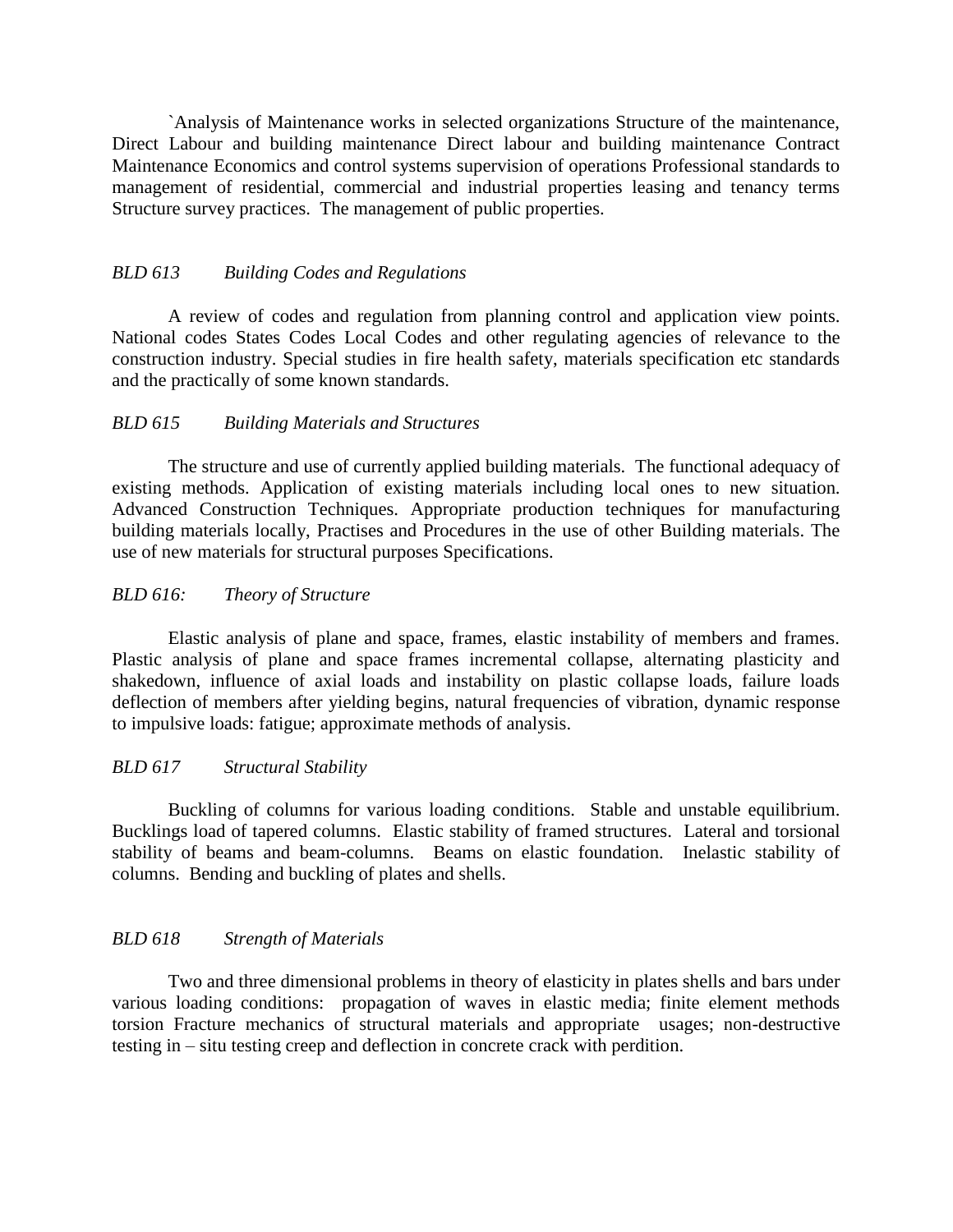## *BLD 619: Advanced Structural Analysis*

Analysis of statistically indeterminate frames and arches by the slope-deflection, moment distribution, including Kani"s method, area-moment and column analogy methods. Influence lines method for continuous beams and frames. Force and displacement methods of matrix structural analysis applications to beams, frames, grids, etc.

## *BLD 620: Advanced Design of Timber Structures*

Properties of wood. Stress-strain relationship in anisotropic materials. Design of wood frames arches and shells. Glue laminated timber structures.

#### *BLD 621: Advanced Design of Reinforced Concrete Structures*

Advanced topics in reinforced concrete design using ultimate strength Deflections and shear strength calculations under different loading conditions of beams, beam – columns, slabs etc. Compression members. Two way slab, flat Torsion Composite construction. Introduction to prestressed concrete, Special problems in design

## *BLD 622. Advanced Design of Steel Structures*

Compression members Designs of columns and effect of shear. Bending of unsymmetrical sections, Design for torsion and backing. Thin web plate girders. Beam- Column, Steel frame Design and the unstiffened light gauge steel elements. Effect of fatigues Standardisation in designs.

## *BLD 623 Concrete Practice*

Quality control of concrete in its various applications. The design of concrete mixes to produce. The Laboratory efforts for large-scale production Field operations and laboratory testing of samples models and full size structural members precast concrete and prestressed concrete practice. Effect and failure in concrete works and products including remedies. Fire effects on concrete.

#### *BLD 625 Thermodynamics and Aerodynamics of Buildings*

This course deals with modes of heat transfer and effects of wind on buildings. *Thermal*: Dynamics and steady state heat flow, units of measurements, thermal characteristics of various building materials

*Wind Effect*: The action of wind on pressure pattern around buildings design methodology, field measurements.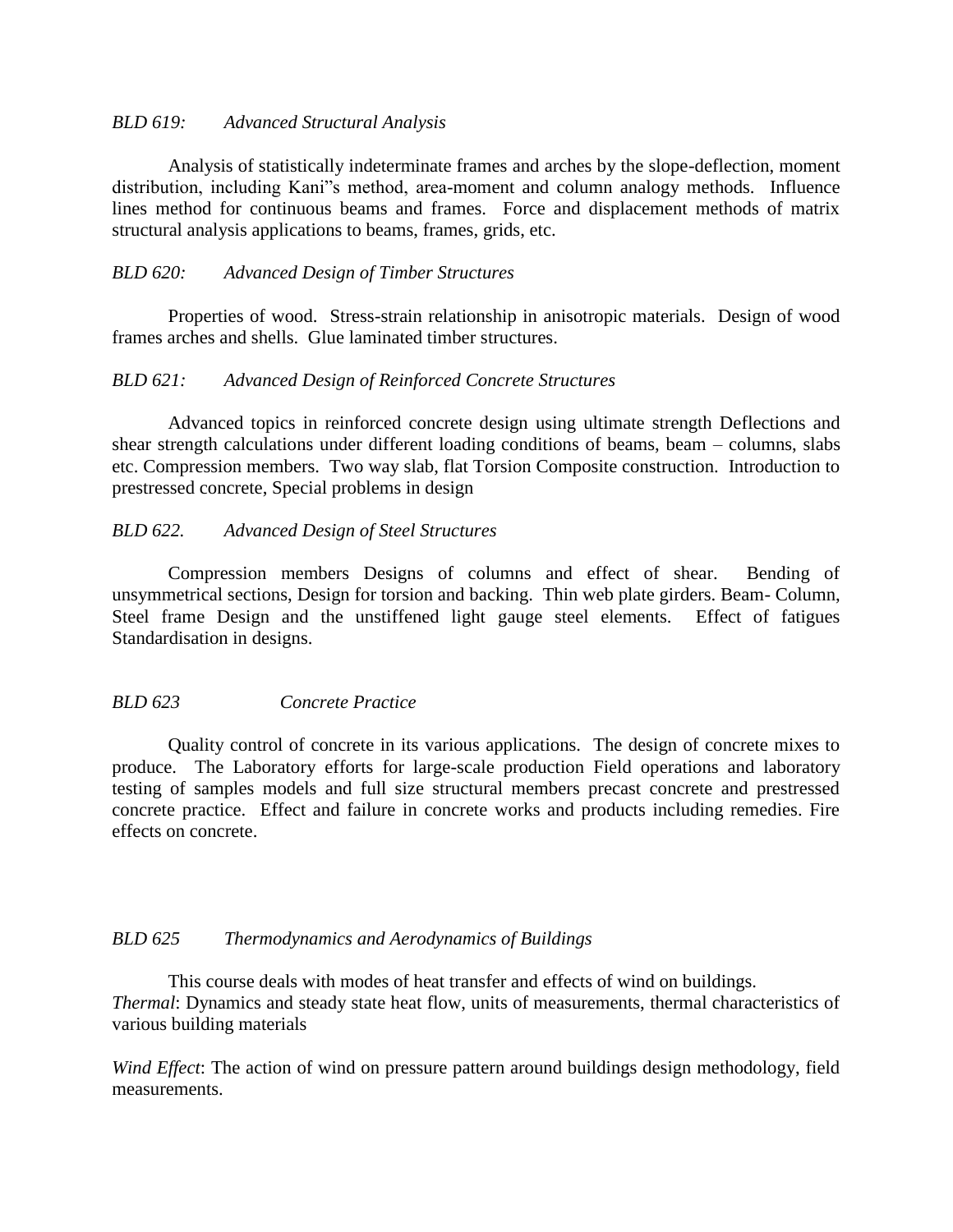## *BLD 626: Building Services Design Theory*

This course will deal with the fundamental concepts which give rise to better design of engineering services in buildings.

Flows system; complementary system; sizing of systems, control of systems; services as building sub-systems; total systems.

## *BLD 627: Climate and Thermal Comfort*

The sun; electronic wave spectrum Terrestrial solar energy interception rate of energy usage; annual variation in local solar intensities; external design condition for dry, wet and Harmattan Seasons; microclimate; large scale weather modification.

Assessment of thermal comfort; various parameters affecting thermal comfort. ASHRAE comfort charts.

## *BLD 628: Introduction to Energy Management*

Managing energy. Principles of energy conservation. Role of the energy manager. Energy auditing and costing. Control and planning. Energy measurement. Primary fuels – classification, delivery, storage and handling. Sources of loss and loss control. Steam and hot water production. Component costs and their control. Boiler efficiency. Steam distribution and use. Chimneys and waste gas handling: Industrial space cooling – system, air changes, buildings insulation controls, heat recovery. Furnances – heat losses, heat recovery. Drying processes. Electricity tariffs and cost control. Load factor, Power factor. Compressed air. Water. Lubrication and 'waste' oil Transport fleet operations and equipment.

## *BLD 629: Ventilation and Airconditioning*

Ventilation systems types of fans and air filter fan duty and characteristics. Fundamental properties of air and water vapour mixtures, psycholotry or air conditioning process. Heat gain from solar and other sources. Cooling load. Vapour compression refrigeration, cooler coils and air washers. Refrigeration plant: automatic controls, Airflow in ducts. High velocity systems. Computer aided design.

## *BLD 630: Advanced Vibration and Noise Control*

Improving room acoustics. Sound Insulation. Motorway noise and dwellings. Vibration in buildings. Theory and Practice of acoustics design. Measurement of sound.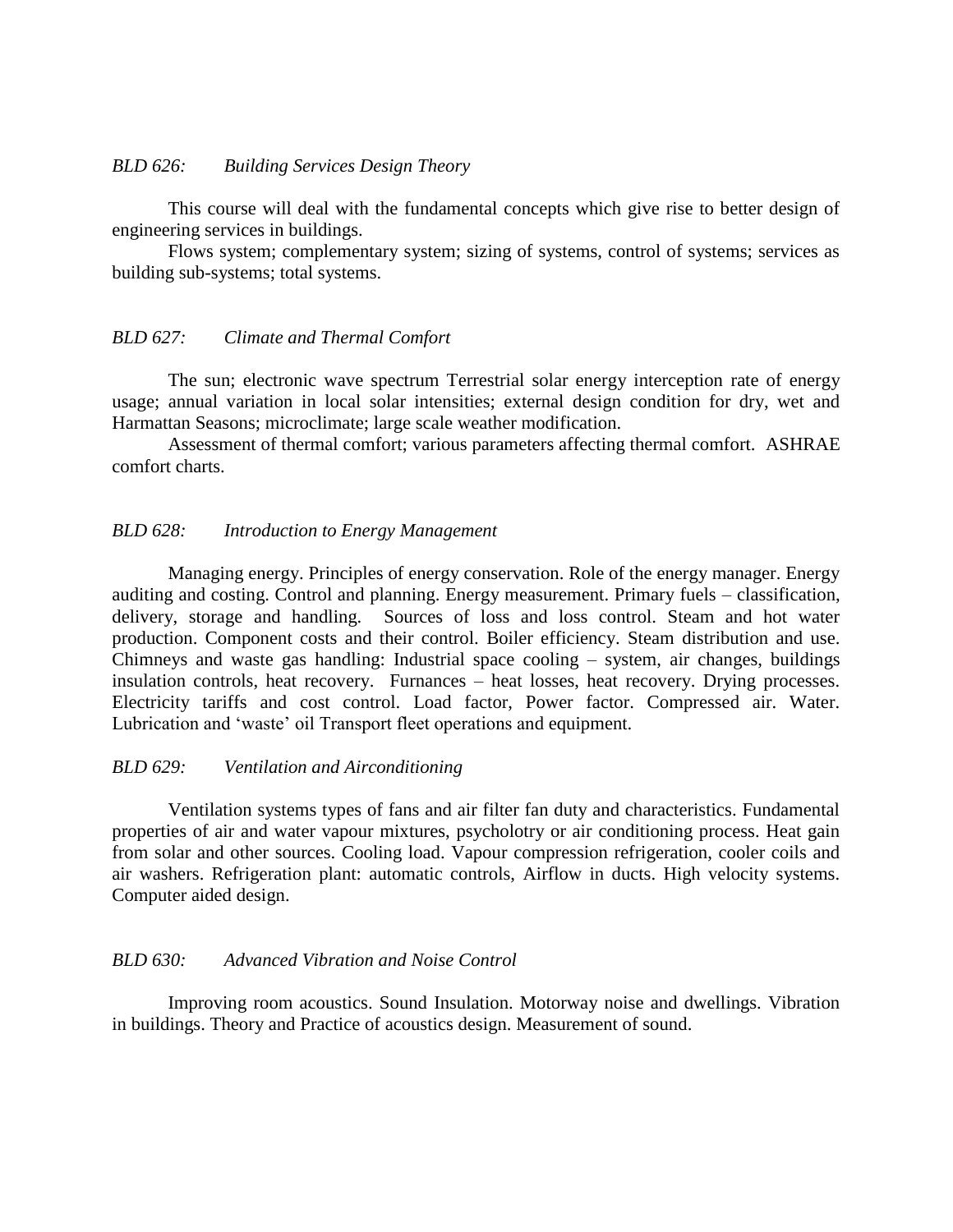## *BLD 631: Lighting and Electricity*

Theory of light propagation. Estimating daylight in buildings. Calculation of illuminance and luminance in interiors. Heat from lighting, Design of lighting system on Buildings. Overhead and underground distribution systems. General layout of distribution systems and wiring installations. Distribution substations (transformer stations). The basic scheme of interconnected low voltage distribution systems (operating voltages). Three-phase, four wire connection. Typical rural distribution systems. Voltage control in distribution networks. Network calculations on distribution. Earthing in transmission lines low voltage distribution systems, industrial and domestic installations. Domestic Control units. Relative economy of distribution methods. Organization of Power supply. Regulations on installation and operation of electrical equipment. Method of charging for electrical supply.

## *BLD 632: Energy Conservation Methodologies*

Fuel prices and conversion. Efficiencies. Reduction of energy consumption. Optimising building design for energy self-sufficiency Low-cost energy saving methods. Reduction of room temperatures. Draughtproof. Application of thermal insulation, conductive, convective and radiative insulators. Mass transfer insulators. Thermal insulants. Cavity walls. Double-gazing Effects of applying low-cost energy-saving methods to buildings. Thermal design.

## *BLD 633: Energy Accounting*

Introduction. Measurement of resources. Building resource allocation model. Life cycle costing. Life-cycle costing using market prices. Life-cycle costing using prime energy accounting Energy analysis. Life-cycle costing using energy analysis.

## *BLD 634: Finite Element Analysis*

Basic concepts of finite element technique. Application of finite element method to elastic problems in plane stress and plain strain. Plate bending; shell analysis, structural stability and non-linear problems. Survey of numerical methods applied to finite element method. Finite element software, equation solvers, eigen-value routines and schemes for direct integration. Band and front minimizer, substructuring.

## *BLD 635 Structural Dynamics*

Behaviour of one-degree and multi-degree systems under free and forced vibration. Normal frequencies and modes of vibration. Analytical and numerical methods of analysing the response of structures – Viano-Stadola, Rayleigh-Ritz and methods of obtaining eigen-values and eigenvectors of normal vibration. Langrange equation. Model analysis of multidegree systems. Static analysis of the earthquake problem. Dynamic seismic analysis. Concepts and techniques of seismic design.